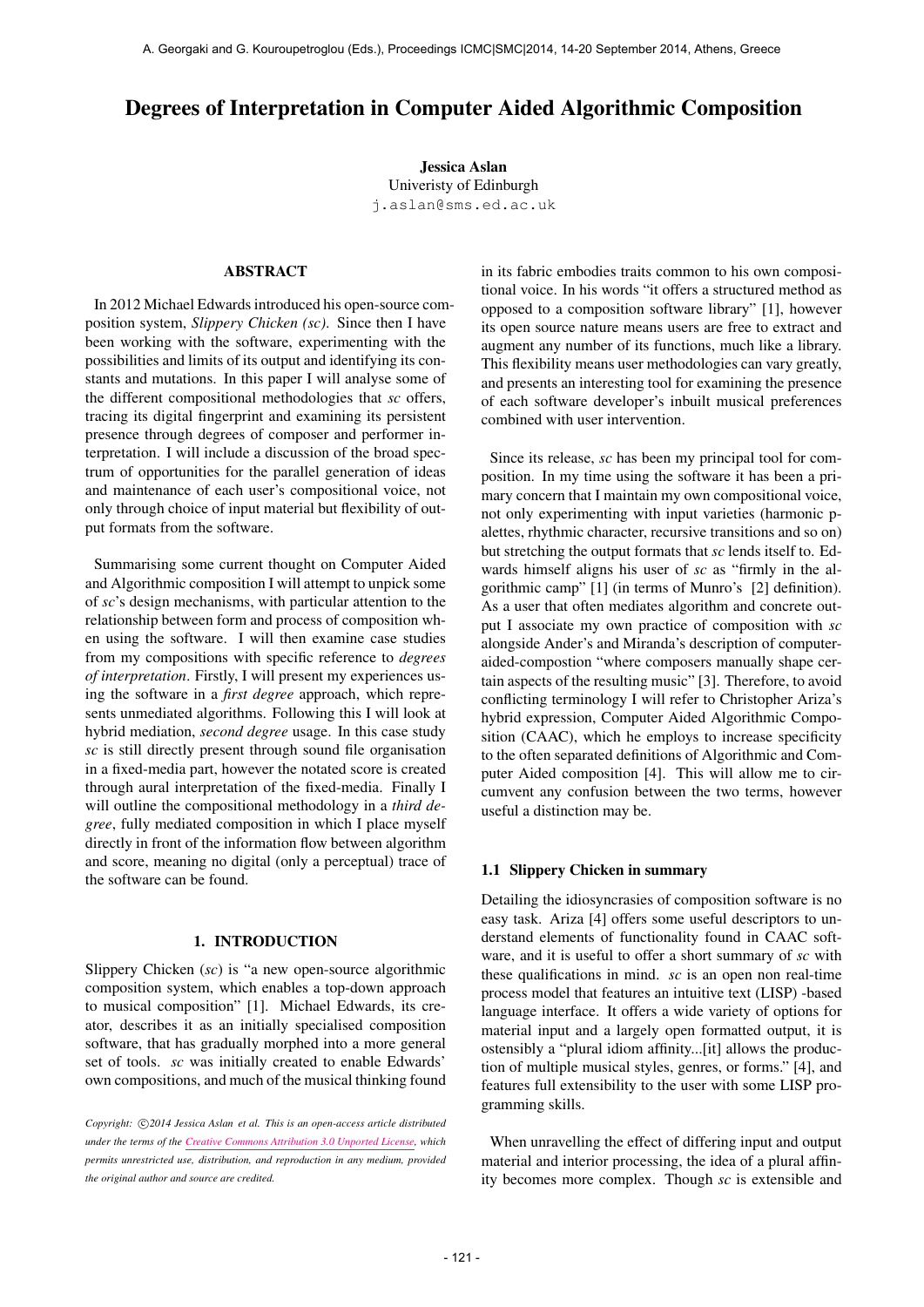fairly open, its mechanisms are rooted in Edwards' compositional thinking - particularly when it comes to large-scale form. So though *sc* doesn't restrict the user to a singular approach, some of the inner operations for configuring a complete musical work are sonically quite distinct. Even with an attempt at simple affinity attribution, it is easy to see how definitions identifying traits in CAAC software are hard to secure.

## 1.2 Process and Form

Unpicking the software contribution to musical form is also tricky, particularly considering the contribution of context to musical perception [4]. In *sc*, user defined input and output are reasonably open, the material itself being the choice of the user, with the shape that it takes (pitch and rhythm sequence palettes, set maps) being determined. Please find more information in the online manual [5].The character of *sc*, latent within parts of the code more hidden from user view, manifests through processing on input material, the final combination consisting of initial user defined units that are processed within a fixed set of constraints.

The nature of *sc*'s top down approach characterises its output as globally as well as locally organised, with large scale structures created directly through the recombination of pitch and rhythm sequence palettes, with crucial attention paid to transition between sections (see [1] for a detailed description of some transitional features). Because of this *sc* ostensibly avoids Nick Collins' observation of much algorithmic composition software as "stuck in a static moment form, able to abruptly jump between composed sections but unable to demonstrate much real dramatic direction" [6]. In fact, the musical forms that *sc* creates are perhaps one of the most defining properties of the software. A great deal of attention is given to transitioning through subsequent sections often calling on natural processes (L systems, fibonacci transitions) in contribution to the coherence of long term forms.

Practitioners acknowledge varying levels of coherence between form and process - some placing more distance between technical means and artistic output than others. Authors writing on CAAC often use phrases like "piloting the vessel" [7] or employ descriptions of software as "a bicycle, offering mobility to a composer" [3]. These metaphors invoke an analogy of A to B, with the software as an aide to transportation to a final aesthetic object distinct from the means that took it there. For Koenig [8], however, form determines process and process determines form. Thoresen, elaborating on form in more general terms describes it as "The study of how identifiable smaller parts would integrate into greater wholes" [9], this integration, the mechanical processes acting on the smaller parts also making up the form itself.

Nicholas Cook takes care to highlight how intertwined material is with the formal proportions of a work:

Thus, though compositions can certainly create the effect of being well or badly proportioned, this has to do with the qualitative as well as the quantitative aspects of the music; and this is why, when a piece's proportions are faulty, putting it right is likely to involve modifying its content rather than simply cutting out a few measures here or adding an extra beat or two there. [10]

The point he raises is that there are processes that are temporally appropriate to given material. The idea of a piece of music being well proportioned relies not only on abstract schema, but the natural transformation that its smaller elements lend themselves to. He takes this idea further by describing form as "defined by the listener's intentions", meaning that though internal schema may exist they may have little bearing on the perceived form of the final aesthetic object, not unlike Ariza's reference to context as crucial to the perception of form. In other words user material (input and output) has as much influence on the perceived form as the organising processes. Therefore by establishing modes of composer mediation in the process of composition, we can begin to examine formal elements of the work that are strongly influenced by input/output and those that rest more heavily on the software's internal schema.

## 1.3 Degrees of Interpretation

In order to understand my user influence on the final aesthetic objects, I am classifying my case studies into *degrees of interpretation* (DOIs), indicators of composer mediation related to the output format of *sc*. *First degree interpretation* indicates unmediated output, the algorithm remains untouched post generation for interpretation by a performer. *Second degree* indicates hybrid mediation - I have manipulated some aspect of the output before performance. Finally, *third degree interpretation* indicating complete user mediation of the output format - there is *no digital trace*. These simple distinctions shed light on the flexibility of *sc* as a compositional tool but also bear witness to its influence on structural organisation. A documentation of the user experience will show areas of the software's flexibility but also musical qualities that can potentially persist through any degree of user mediation.

By presenting a user assessment of the software, rather than a developer's explanation I hope to illuminate previously undocumented aspects of the software and shed light on the means of "aesthetic integration" [8] in CAAC. With this in mind I will begin to assess the relationship between my own subjective decisions and those made by the fabric of the algorithm in order to track the musical traces of *sc*. Through varying Degrees of Interpretation, I'm aiming to clarify levels of mediation that existed in the act of creating each case study in order to evaluate *sc*'s contribution to my compositional process.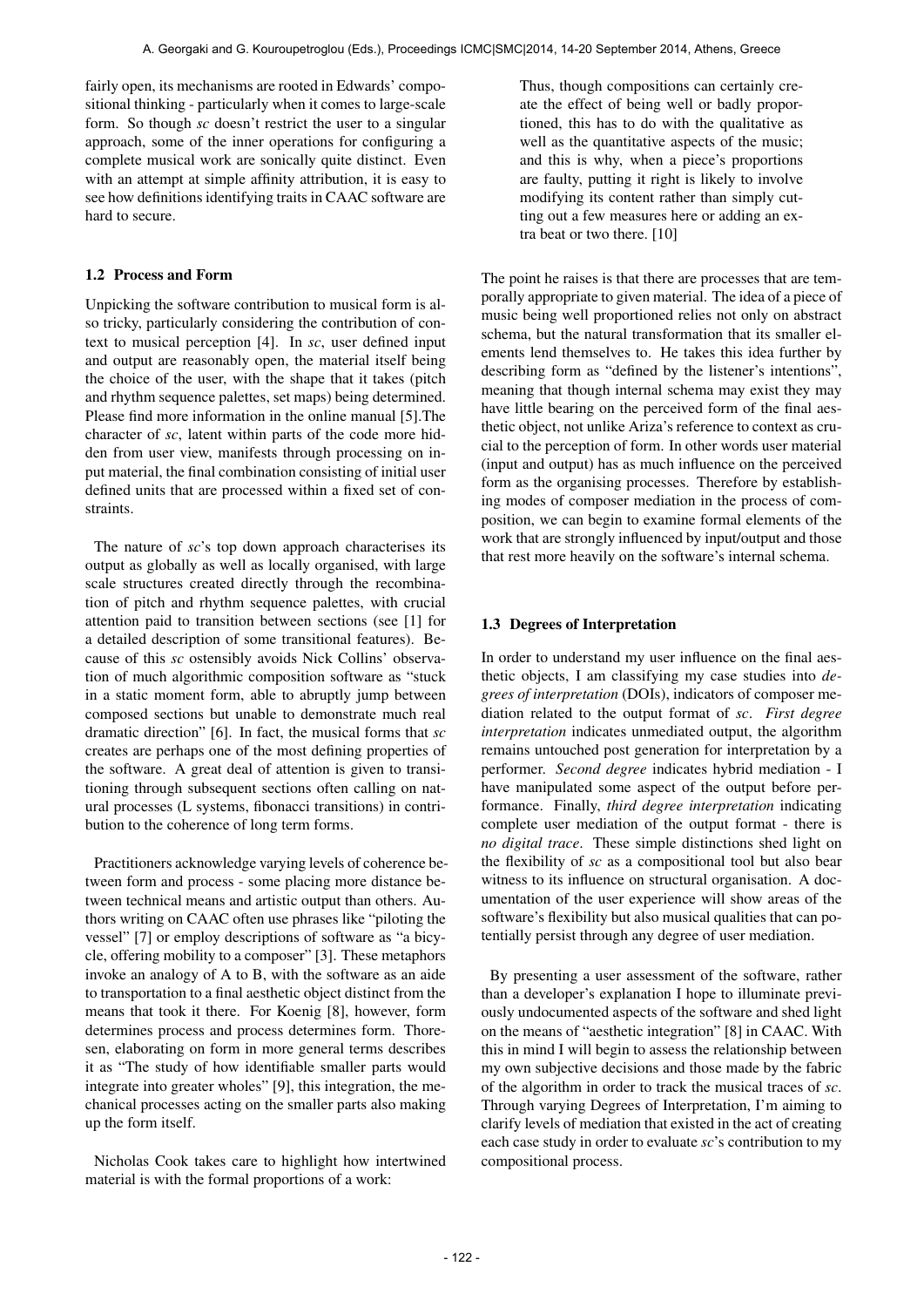vln

ST ī mp Ŧ

#### 2. FIRST DEGREE INTERPRETATION

I will examine first degree interpretation with two movements *Labyrinths*, for string quartet and computer, which I created in collaboration with the ISON quartet. Each of the movements draw from separate short stories by Jorge Luis Borges and explore some of the narratorial themes and mathematical paradoxes that he presented. I'll look at the first two movements, *The Garden of Forking Paths (TGOFP)* and *The Circular Ruins* and unfold each compositional process with reference to my mediation of *sc* output.

### 2.1 The Garden of Forking Paths

I created *TGOFP* through a LISP coded wraparound technique focussing on the multiplication of intervals, with the navigation of the subsequent tonnetz a nod to the literary representation of the infinite found in Borges' story. Here I frame the musical material - creating a function that facilitates the generation of *sc* friendly information. 1

| 6       |        |        |        | 3      | 5       |                     |
|---------|--------|--------|--------|--------|---------|---------------------|
|         |        |        |        |        |         |                     |
| an      | set 25 | set 26 | set 27 | set 28 | set 29  | set 30              |
|         | set 19 | set 20 | set 21 | set 22 | set 23  | set 24              |
| $^{24}$ |        |        |        |        |         |                     |
| 18      | set 13 | set 14 | set 15 | set 16 | set 17  | set 18              |
| 12      |        |        |        |        |         |                     |
|         | set 7  | set 8  | set 9  | set 10 | set 11  | set $\overline{12}$ |
|         | set    | set 2  | set 3  | set 4  | set $5$ | set 6               |

Figure 1. Tonnetz navigation. The harmonic progression infinitely forks to the left.

The harmonic wraparound is the only deviation from a) *sc*'s own code and b) usage as described in the extensive online tutorials and manual, and I did not interpret the output other than in the forms automatically produced so I am ascribing *TGOFP* as a first order *sc* composition. The material as it is played can be generated through a single compilation and I do not mediate the material . The *sc* algorithms specifically generated not only the temporal structure, but carried out the orchestration, and completely assigned all the associated rhythms and harmonies. I have not attempted to bend the output format in any way.

## 2.2 The Circular Ruins

*The Circular Ruins*, named after Borges' depiction of the phenomenon of the simulacrum, was formed using a different approach. The idea of the simulacrum and the environmental depiction within the story is important to the fabric of the material - I wanted to evoke an ever shifting instrumental texture through simple material and flexible sound shapes that consistently shift in terms of onset, continent and termination. The realtime electronics become the mirror of the instruments, before eventually engulfing the material completely. I often use spectromorphological analysis as a way to contribute to my understanding of formal coupling in mixed works, and these sound shapes are also a useful method of viewing ensemble material. I used my harmonic wraparound function to generate a new tonnetz (arbitrarily navigated in a circular fashion), and created a very simple rhythmic palette. The emphasis here was the textural change of the ensemble body rather than any particular rhythmic interest (the movement has no time signature).

The interest in this movement is in the timbre and dynamics of the notes, the texture of the ensemble. To harness Smalley's sound shapes I used *sc*'s lilypond graphical notation and added 26 sound shapes as potential articulation. Crucially, I assigned potential parameter changes to these shapes, developing an overall algorithm for the position of each note in the sound shape and their relative dynamics and alticulation, For instance a sudden onset might indicate a pizzicato in the first instrument, with additional ensemble notes contributing to the sound body to reinforce each individual shape 6 -1 2 3 4 5 Ŧ ī

This composition is also first order: a single compilation of my code wil<del>l ereate the sco</del>re that you see below for interpretation by an ensemble, but in contrast to *TGOFP* I have me<del>corporated my interpretation of sound shapes</del> and augmented the software to suit my needs. In other words I altered the algorithm but *prior* to the generation of any notes. compositi vla ग्री

 p J



Figure 2. A sound shape and its algorithmically notated representation

Creating both of these works I took advantage of the extensibility of*sc*, an even extracted some of its internal functions to create my own compositional add ons. However, with both these first degree compositions some of the musical qualities found in its functions, particularly the *Rhythm Chains* and L-system transitioning through harmonic progressions are clearly identifiable in the works (musical examples will be presented). I classify both these works as unmediated because though the software may have been altered, the output is accepted without any further editing and the core of the software's mechanism remains intact.

<sup>&</sup>lt;sup>1</sup> The harmonic material is pushed through a dense rhythmic palette, using the software's *Rhythm Chains* method. No post generation editing was carried out.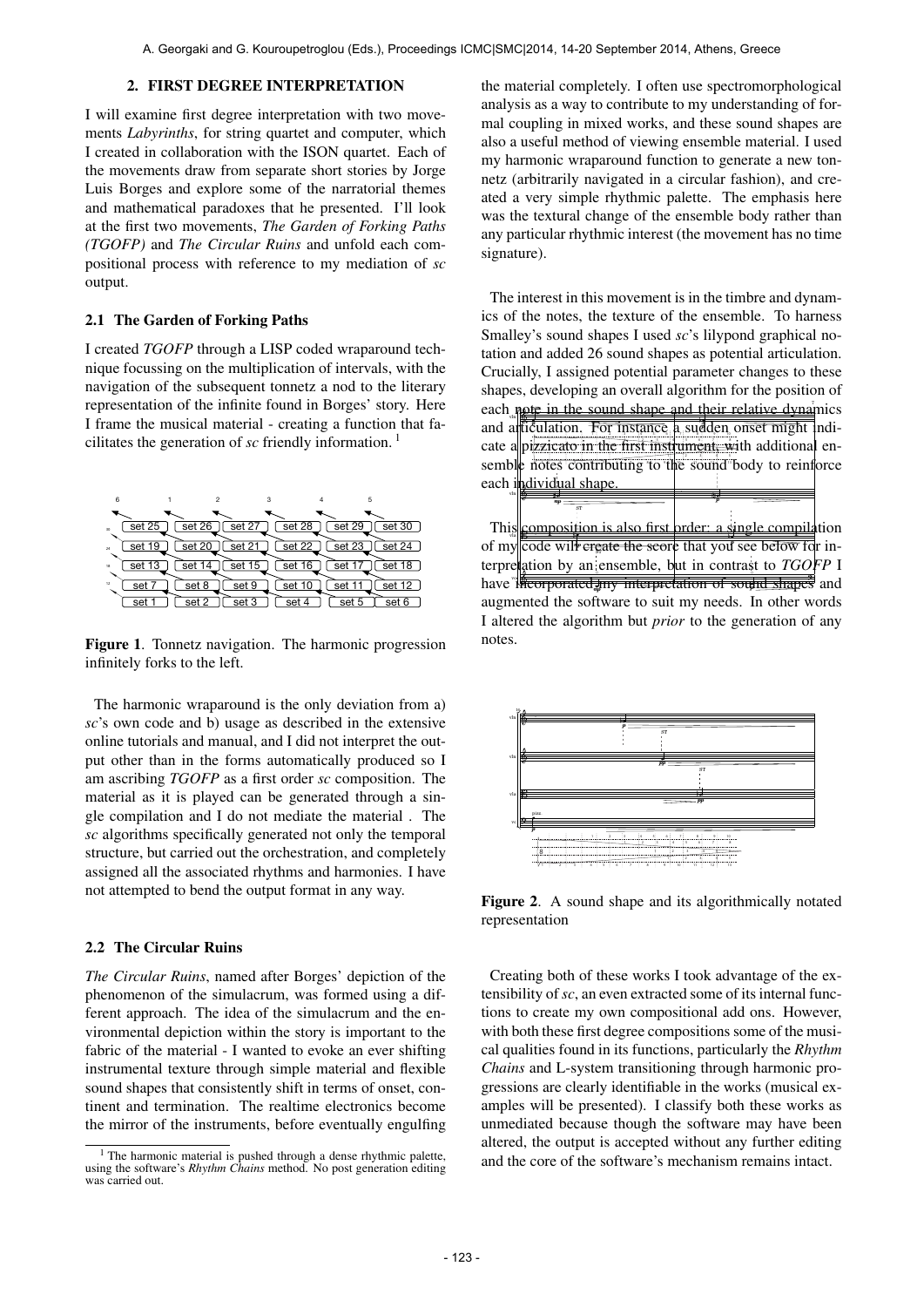## 3. SECOND DEGREE INTERPRETATION

Contrasted with my relatively simple approach to generating material in *Labyrinths*, *Mechanica* for violin - Emma Lloyd - and computer, weaves a more complex web. This piece features hybrid mediation, a fixed-media part was produced by *sc* and the instrumental material was formed through composer intervention - a transcription of notes from within the fixed-media part. I am attributing *Mechanica* as second degree intervention.

## 3.1 Mechanica

Explaining the methodology in this work requires a side step from algorithm to authorship. *Mechanica* began through extraction of recorded samples from seeds of material that I gave Emma, which she then played in an array of unique timbres. This initial step was what gave the piece its clarity and overall character, something that the subsequent algorithm was built to emphasise. This collaborative process complicates the developer/user relationship further input material is created by a musician and frozen in time through recording. The quality and grain of the work then has relied on the performer, and the resultant aesthetic object is therefore dependent on a third individual. However, as this paper is concerned with *post-generation* mediation, I won't focus further on this aspect.

Once divided and categorised, our samples became the fuel for a fixed-media piece consisting of seven parallel computer parts, consisting of different (though similar) material and made from seven different *Rhythm chains*. The data was exported to *Common Lisp Music* (CLM), an output format fully incorporated into *sc*. Again the foundation of this work is through the software's *Rhythm Chains* algorithm, the rhythmic tendencies perhaps similar to those of *TGOFP*, but masked through duplication. This work explores self similarity, the seven slippery chickens all use the same rhythmic information but are called at different speeds, in a canon.

The fixed-media alone is first order - after input of material the piece can be compiled in a single sweep. The instrumental part, however was created through my intervention. From the seven consecutive threads I transcribed a single melodic line - the instrumental part, which Emma plays live alongside the fixed-media. Though the structure of the work and the rhythmic qualities all arise through the algorithm, the instrumental part was borne of my ear, my compositional intervention. The output format is no longer intact and therefore the work is second order, as some algorithmic trace is present, but the piece also relied on output mediation.

# 4. THIRD DEGREE INTERPRETATION

The final piece that I will examine is *Cantor Dust* for string orchestra. This piece uses *sc*'s L-systems algorithm to digitally augment a traditional Bulgarian folk tune.

#### 4.1 Cantor Dust

I began by recording the tune (see figure 3) on the piano and processing it. Again, much of the grain of the work comes from this initial step of recording and freezing certain acoustic attributes. As the title indicates, self similarity is the central focus, with particular emphasis placed on parameterised DSPs.

## <del>《1)月】、门刀</del>」 10.1.1.月,11.5万

#### Figure 3. Original folk tune

Cantor Dust is another example of *sc* functionality in conjunction with CLM. To create a multi layered fixed-media part from this fragment I processed eighteen different streams of the same recording, each assigned 6 separate DSP parameters: low-pass filter frequency, high-pass filter frequency, transposition, duration, start position in file. These streams began at different frequencies, and progressed through the L-system at different rates. What resulted was a dense cloud of static sound, a fixed piece formed through the layers of evolving musical strands.

Here I interpreted the algorithm through audio transcription. I divided the piece into instruments and notated in detail each prominent frequency and its trajectory through the piece. As the melody was linearly processed, each had a fairly logical direction and as such the fixed-media has a persistent character. This gave me the skeleton of the piece, which I then metamorphosised into a slightly more familiar harmonic form whilst maintaining voice leading and simplified rhythmic relationships.

In performance there is no element of the work implemented through algorithm that I have not actively transformed and reconfigured in some way, therefore it is third order, akin to Essl's notion of an "inspiration machine" [11]. The quality of the software processes most embedded into the final work is the evolving nature of the different musical lines, in particular the pacing and temporal organisation. However, the work is filtered through my ear, my choices made with a very personal background and musical training. What endures is the global architecture, which seems to be highly consistent between each DOI.

## 5. CONCLUSION

"If one focuses on transitions between mo-ments perhaps the global organisation - the form also begins to make sense." [6]

Through separating my work patterns into DOIs I have in some way illustrated a level of distinction between the contribution of input (material) and mechanism (process) reflected in different compositional methods. The nature of *sc* means that in some sense the composer is also the